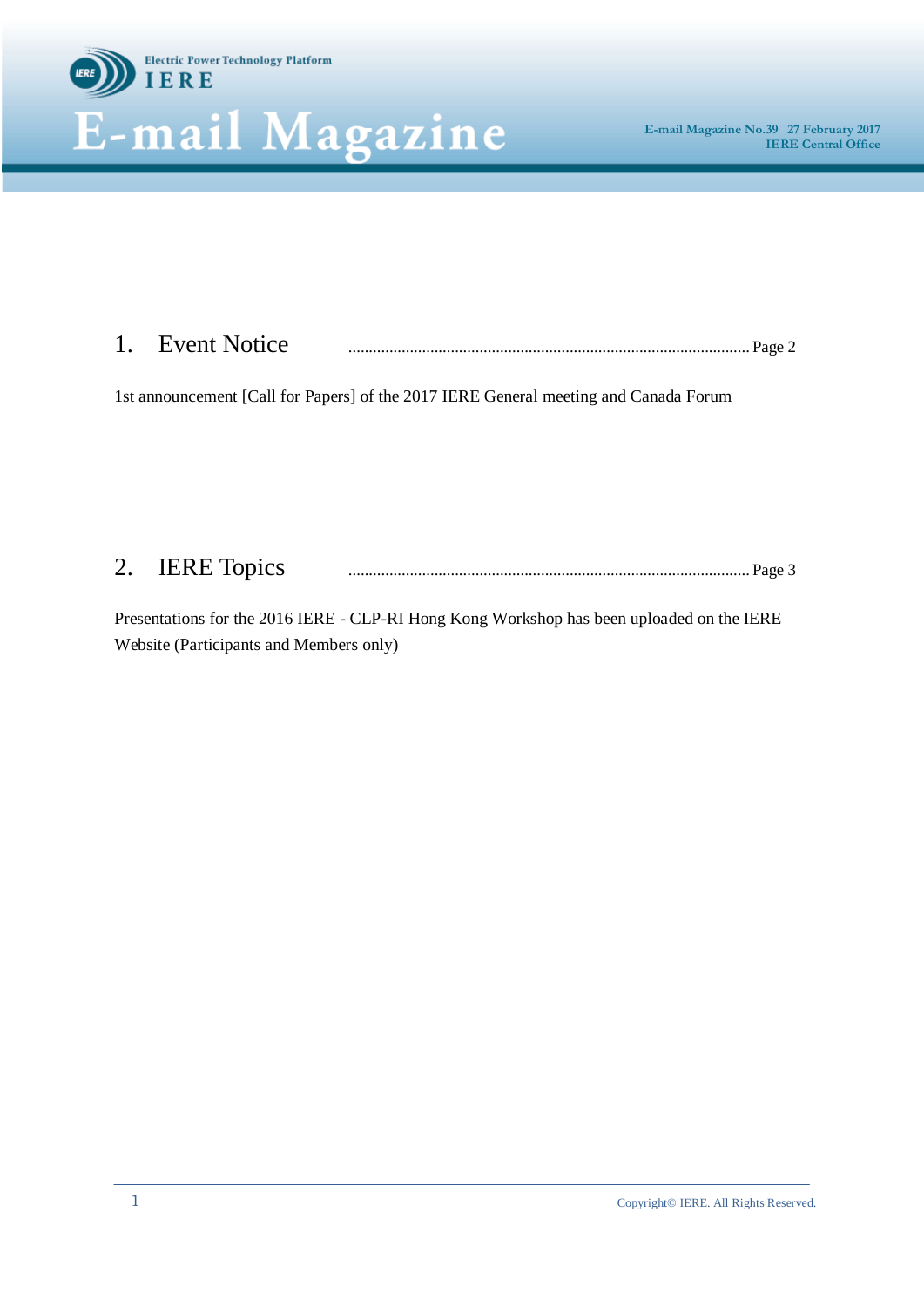

### 1. Event Notice

1st announcement [Call for Papers] of the 2017 IERE General meeting and Canada Forum

16 - 19 May 2017 Vancouver, Canada Organized by Powertech Labs Inc. and IERE

#### **Abstract Submission: Please submit Abstract at no later than 15 March 2017**

Please refer to;<https://www.iere.jp/events/forum/2017-canada/index.html>

#### 1-1. Outline Schedule

| 16 May 2017 | Registration and Welcome Reception / Cocktail       |
|-------------|-----------------------------------------------------|
|             | 17-18 May 2017 The General meeting and Canada Forum |
| 19 May 2017 | Technical tour (Optional)                           |

#### 1-2. Theme

| Main Theme | : Electric power storage, energy conversion and impact on the 21st century power |
|------------|----------------------------------------------------------------------------------|
|            | grid                                                                             |
| Session 1  | : The value and benefits of energy storage                                       |
| Session 2  | : Advances in energy storage and conversion technologies                         |
| Session 3  | : Advances in power transmission and distribution systems in support of energy   |
|            | storage and conversion                                                           |
| Session 4  | : Advances in technology in support of the 21st century power system             |

#### 1-3. Conference Venue

Welcome Reception : Vancouver Marriott Pinnacle Downtown Hotel General meeting/Canada Forum: Vancouver Marriott Pinnacle Downtown Hotel Venue URL:

<http://www.marriott.com/hotels/travel/yvrdt-vancouver-marriott-pinnacle-downtown-hotel/> Venue URL:<https://goo.gl/maps/XQdeWph9EEQ2>

#### 1-4. For Speakers

Please submit abstract at your earliest by 15th March 2017. Abstract Format can be downloaded from: <https://www.iere.jp/events/forum/2017-canada/forspeakers.html>